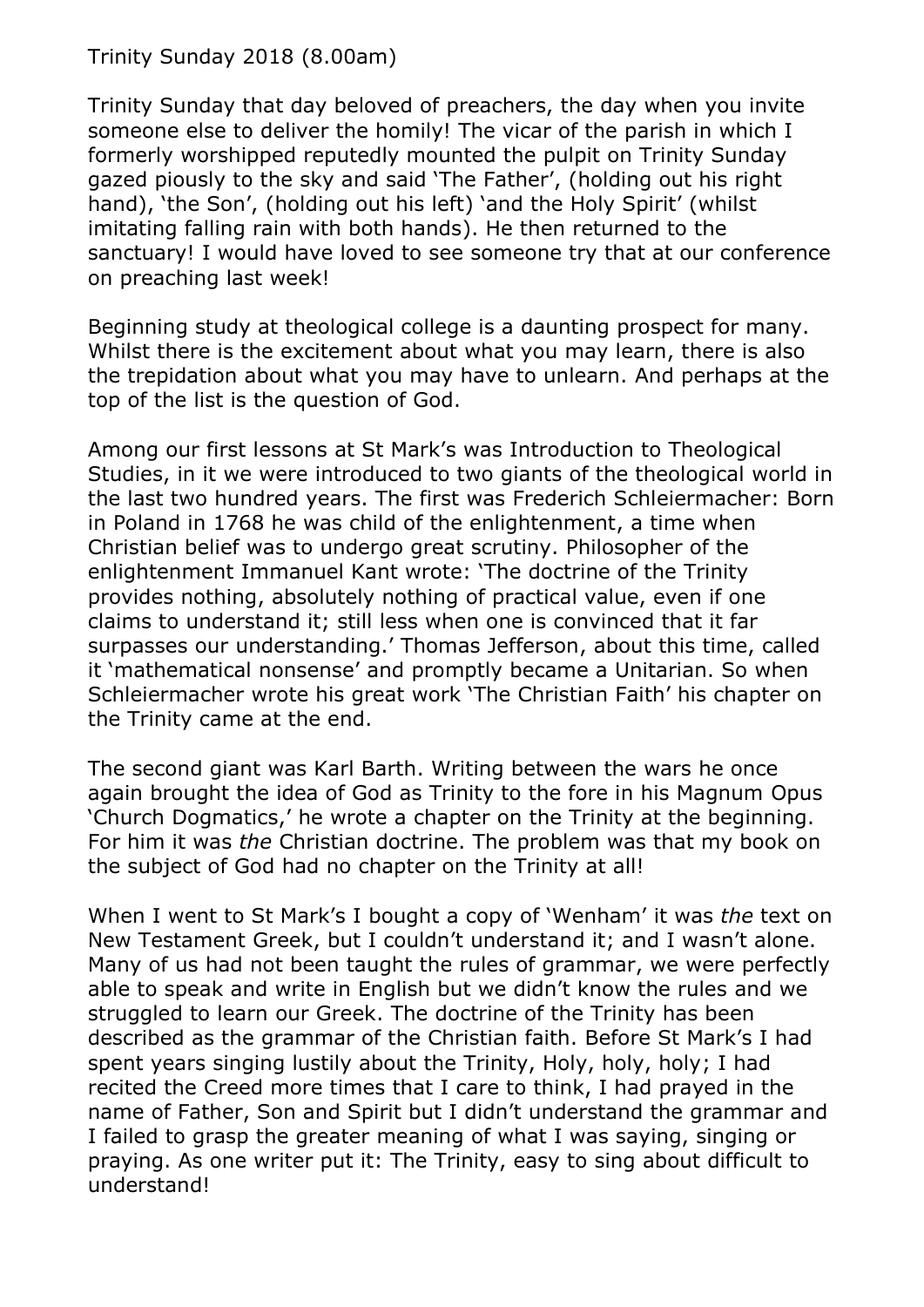As I mentioned just this last week the clergy of the diocese have met in conference. The main presenter was a teacher of homiletics and he spoke with passion about preaching the word of God. We listened to a number of sermons and we worshipped together. Our leader spoke about illustration and application as essential points of a sermon and when we broke into small groups we discussed these weighty matters. When my turn came I spoke of my immense good fortune. I am a part of a parish that enjoys a fullness in its worship, we value our preaching yes, but then we point to the sanctuary and the altar, to the baptistery and the font…its illustration and application. Ultimately what we are on about when we speak God's word, when we speak about God, is profound communion. This is the grammar of the Trinity, this is what it means!

John today describes Nicodemus' struggle to come to grips with the profound truth of communion. God is reaching out to the world he loves in the mission of Jesus to bestow upon all people the relationship which has been the prerogative of the Son from all eternity, in the Spirit. And because of this Paul is able to write in that purple passage in Romans that when we cry, 'Abba! Father!' it is that same Spirit at one with our spirit saying that we are children of God, heirs of God with Christ. Gosh! The great Trinitarian icon by Rublev adorns our votive stand today it shows the Trinitarian God, there is a place at the table it requires of us to join to close the circle. Profound communion, the grammar of the Trinity.

Rowan Williams once said our calling is find out what God is doing and get involved. So if we take our place at the table if we get involved, if our spirit is at one with the spirit of God our calling is to play a role in the great movements of God, the movements of creation, redemption and sanctification. So we can never gain abuse the creation that sustains us all, we can never again fail to play a part in lifting up those in need and we can never again fail to see the special, the sacramental in the ordinary. We might, indeed we should, find such a calling a daunting prospect; but it is ours. Like Isaiah and many of the prophets we might try and escape our calling, woe is me I am a man of unclean lips! But called we have been, lips cleansed and called to take our place at the table. To speak the truth 'God so loves the creation and to prove it he entered it, so that everyone will have the opportunity to join in and take a seat at the table forever.' Profound communion, the grammar of the Trinity.

Can I encourage us all to consider our own baptisms in which we were born anew in the Spirit? And when we come forward to the altar can I encourage you to imagine we are indeed taking our places at the table in communion with God the Trinity….and with each other. Profound communion, the grammar of the Trinity. Amen.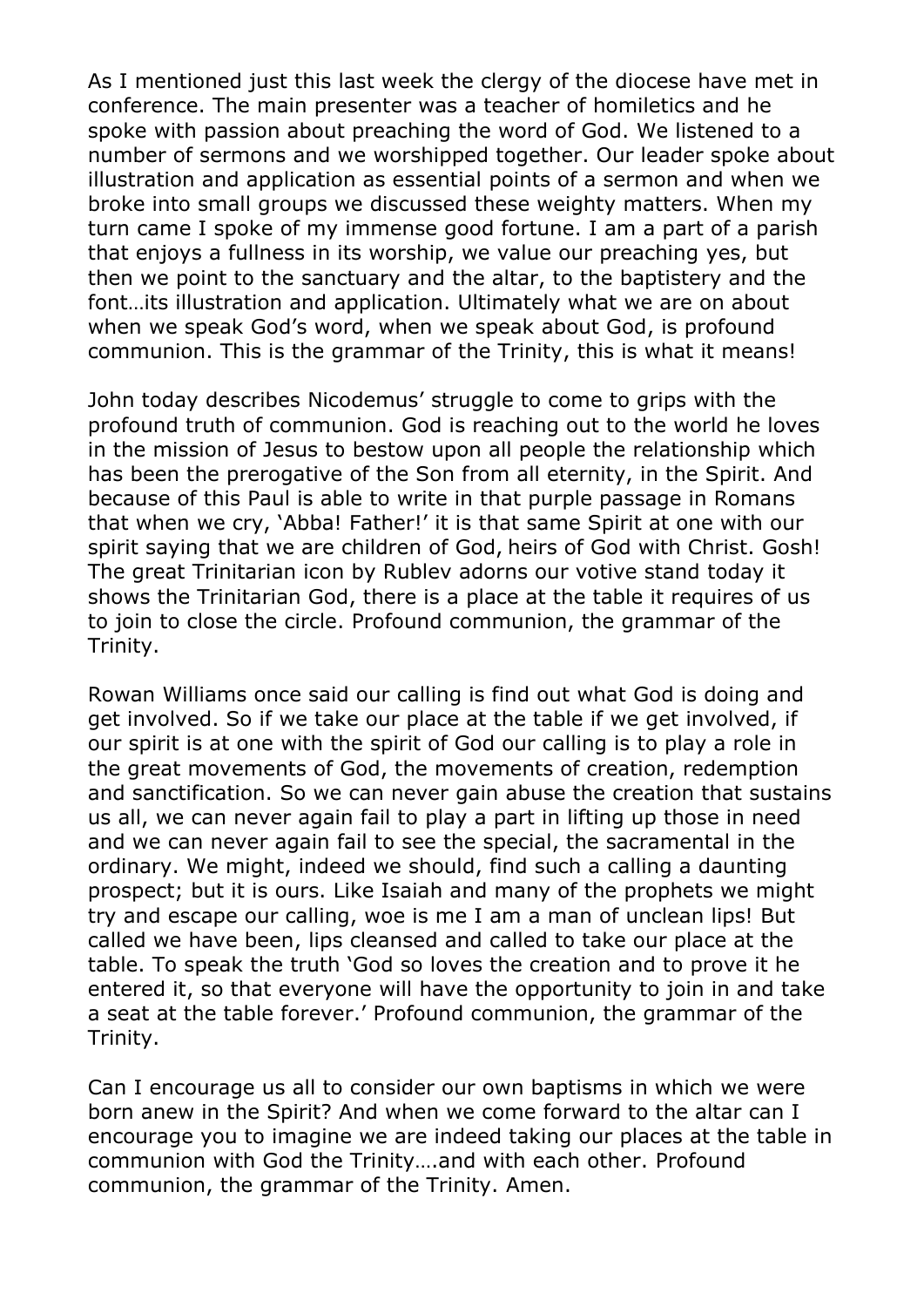Trinity Sunday 2018 (Baptism – Sam Mahony 10.00am)

When I recall my initial experiences at St Mark's, when I began to study theology there are two that stick in my mind. We were introduced to two giants of the theological world Fredrich Schleiermacher in the 1700's and Karl Barth in the 1900's. We learnt that Schleiermacher, a child of the enlightenment, had relegated the Trinity to the very last chapter in his great theological tome. Barth by contrast devoted the first chapter to the Trinity. My book had no chapter written on the Trinity!

My second recollection is that I bought a copy of 'Wenham' it was *the* text on New Testament Greek. But I couldn't understand it; and I wasn't alone. Many of us had not been taught the rules of grammar, we were perfectly able to speak and write in English but we didn't know the rules and we struggled to learn our Greek.

The doctrine of the Trinity has been described as the grammar of the Christian faith. Before I went to St Mark's I had spent years singing lustily about the Trinity, Holy, holy, holy; I had recited the Creed more times that I care to think, I had prayed in the name of Father, Son and Spirit but I didn't understand the grammar and I failed to grasp the greater meaning of what I was saying, singing or praying. As one writer put it: The Trinity, easy to sing about difficult to understand!

Just this last week the clergy of the diocese have met in conference. The main presenter was a teacher of homiletics and he spoke with passion about preaching the word of God. We listened to a number of sermons and we worshipped together. Our leader spoke about illustration and application as essential points of a sermon and when we broke into small groups we discussed these weighty matters. When my turn came I spoke of my immense good fortune. I am a part of a parish that enjoys a fullness in its worship, we value our preaching yes, but, we then point to the sanctuary and the altar, to the baptistery and the font…its illustration and application. Ultimately what we are on about when we speak God's word, when we speak about God, is profound communion. This is the grammar of the Trinity, this is what it means!

John today describes Nicodemus' struggle to come to grips with the profound truth of communion. God is reaching out to the world he loves in the mission of Jesus to bestow upon all people the relationship which has been the prerogative of the Son from all eternity, in the Spirit. And because of this Paul is able to write in that purple passage in Romans that when we cry, 'Abba! Father!' it is that same Spirit at one with our spirit saying that we are children of God, heirs of God with Christ. Gosh! The great Trinitarian icon by Rublev that adorns our votive stand shows